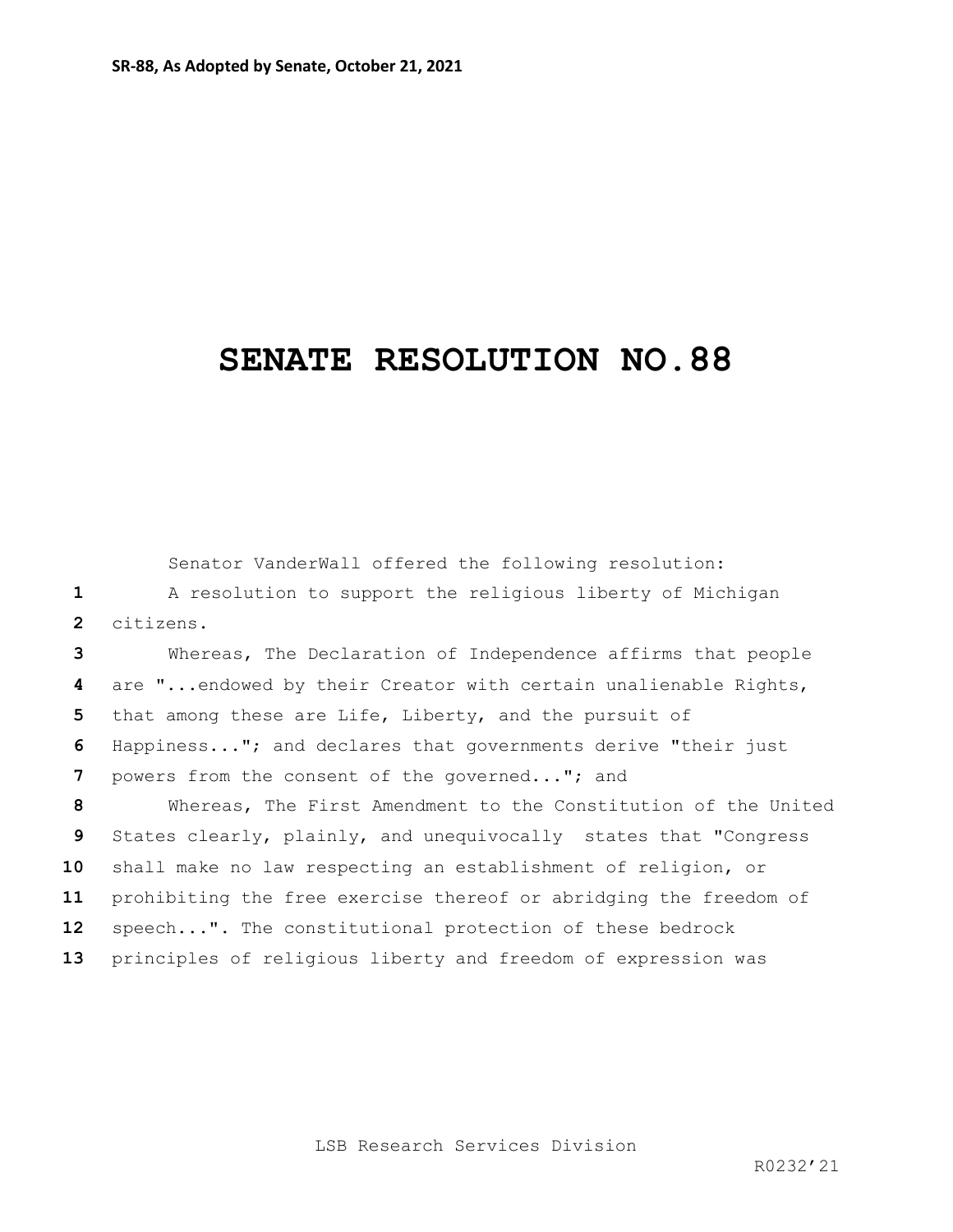extended to the actions of the states through the Fourteenth Amendment to the Constitution of the United States; and

 Whereas, The Michigan Constitution unambiguously affirms that "[e]very person shall be at liberty to worship God according to the dictates of his own conscience"; and that "[t]he civil and political rights, privileges and capacities of no person shall be diminished ... on account of his religious belief" and that "[e]very person may freely speak, write, express and publish his views on all subjects" and "no law shall be enacted to restrain or 10 abridge the liberty of speech..."; and

 Whereas, Despite the clear prohibition against government actions infringing upon freedom of expression and the free exercise of religion, religious people and religious organizations have been frequent targets of governmental actions by state and local government officials seeking to limit religious expression and exercise, including by executive orders that close houses of worship, mandates that effectively prohibit religious student athletes from participating in collegiate sports, and policies that exclude religious families and organizations from foster care programs; and

 Whereas, Religious expression is essential for maintaining societal morality. As George Washington stated, "Let us with caution indulge the supposition that morality can be maintained without religion. Reason and experience both forbid us to expect that national morality can prevail in exclusion of religious principle"; and

 Whereas, When religious-based ideas inform the public ethic, society benefits greatly. For example, the idea that God created humans in His image, and that all human life has dignity,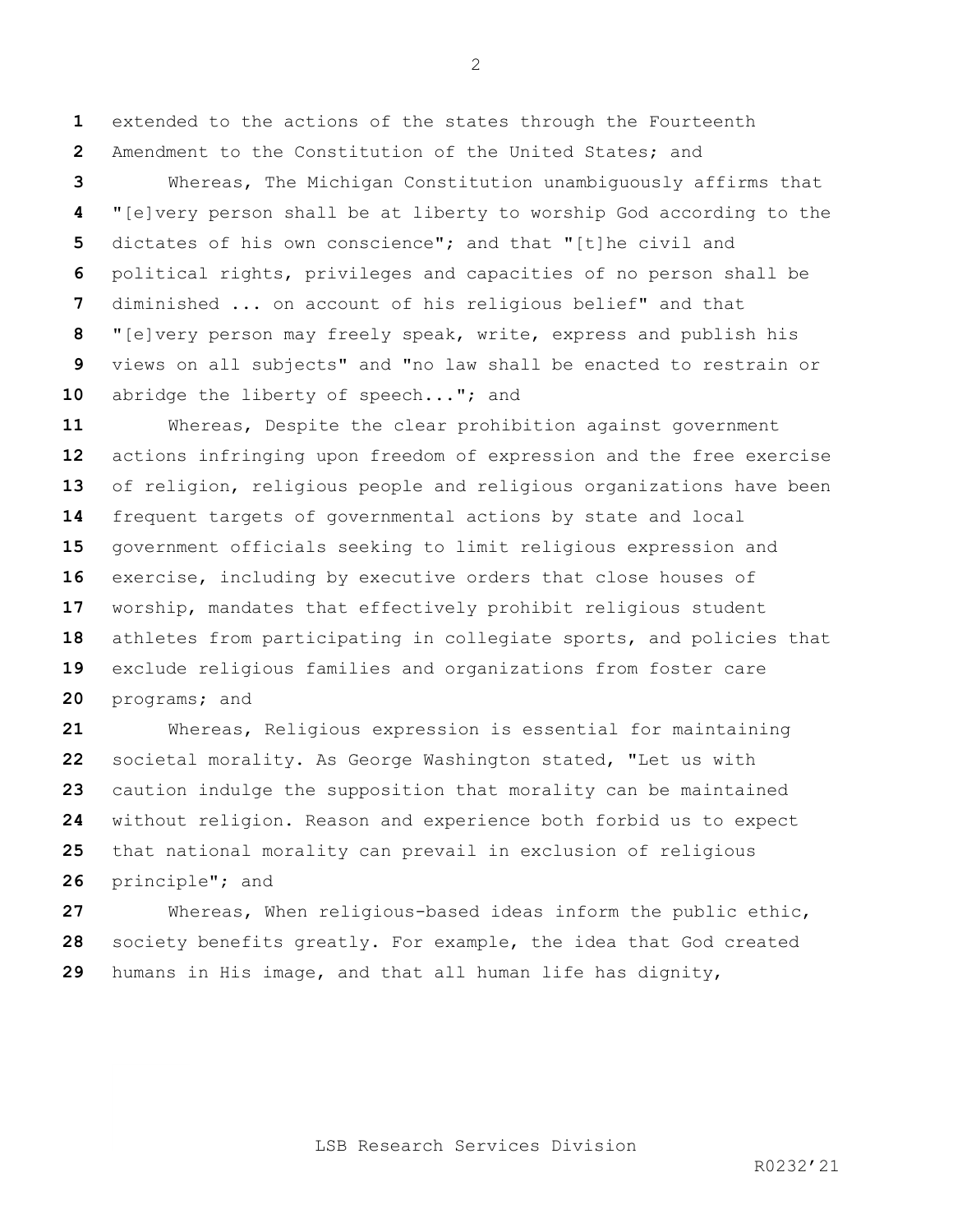significantly contributed to ending slavery and advancing the rights of women and minorities. Censuring an idea that is informed by ancient sacred tenets prevents thousands of years of wisdom from informing the public ethic; and

 Whereas, In this country, individuals, houses of worship, and religious organizations compelled by their religious beliefs have served the needy, the homeless, widows, and orphans long before government and continue to partner with government to serve our communities. Indeed, this is a vital notion in our pluralistic society: The ability and freedom of Americans of any faith—or no faith at all—to be free to serve in ways consistent with the commitments that inspire their service in the first place; and

 Whereas, A moral republic cannot function without religious expression. Government suppression of a citizen's religious expression or religious exercise sends a bitter chill throughout the citizenry in a republic. Instead of censuring or punishing religious speech or religious conscience, the answer in a republic valuing freedom must always be to foster and support expression; and

 Whereas, The test of a functioning moral republic is not only whether government protects speech and religious expression with which it agrees – it is whether government will protect speech and religious expression with which it disagrees. The constitutional liberty here does not protect governments from religious conscience – it protects the exercise of religious conscience from government infringement. When government suppresses or punishes a citizen's religious expression or conscience, it betrays the fundamental principle of freedom on which our country was founded; and Whereas, Good governance and civic institutional integrity

LSB Research Services Division

 $R0232'21$